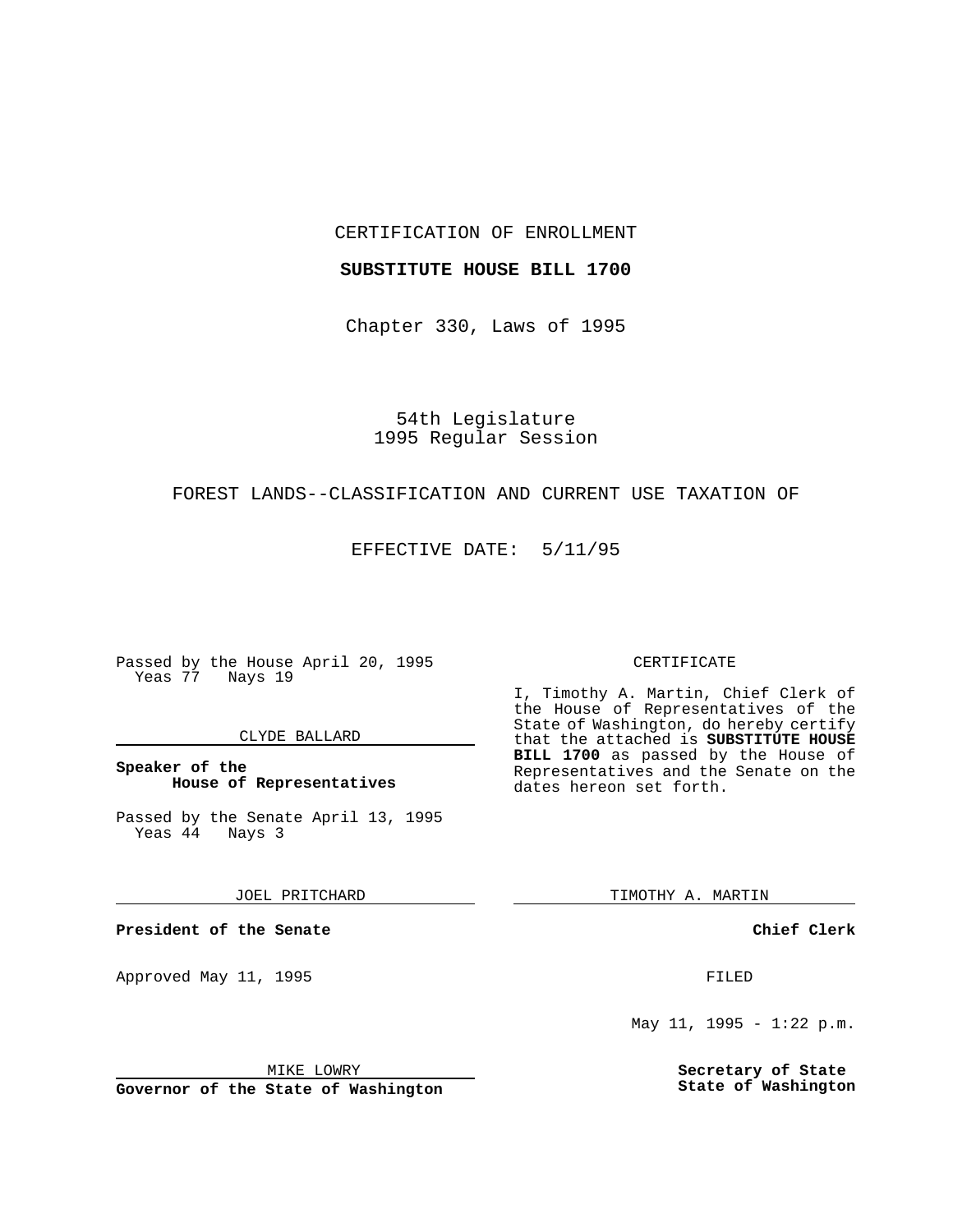# **SUBSTITUTE HOUSE BILL 1700** \_\_\_\_\_\_\_\_\_\_\_\_\_\_\_\_\_\_\_\_\_\_\_\_\_\_\_\_\_\_\_\_\_\_\_\_\_\_\_\_\_\_\_\_\_\_\_

\_\_\_\_\_\_\_\_\_\_\_\_\_\_\_\_\_\_\_\_\_\_\_\_\_\_\_\_\_\_\_\_\_\_\_\_\_\_\_\_\_\_\_\_\_\_\_

# AS AMENDED BY THE SENATE

Passed Legislature - 1995 Regular Session

#### **State of Washington 54th Legislature 1995 Regular Session**

**By** House Committee on Finance (originally sponsored by Representatives Sehlin, Chopp, Quall and B. Thomas)

Read first time 03/06/95.

1 AN ACT Relating to current use taxation provisions; amending RCW 2 84.33.120 and 84.33.140; and declaring an emergency.

3 BE IT ENACTED BY THE LEGISLATURE OF THE STATE OF WASHINGTON:

4 **Sec. 1.** RCW 84.33.120 and 1992 c 69 s 1 are each amended to read 5 as follows:

 (1) In preparing the assessment rolls as of January 1, 1982, for taxes payable in 1983 and each January 1st thereafter, the assessor shall list each parcel of forest land at a value with respect to the grade and class provided in this subsection and adjusted as provided in subsection (2) of this section and shall compute the assessed value of the land by using the same assessment ratio he or she applies generally in computing the assessed value of other property in his or her county. Values for the several grades of bare forest land shall be as follows.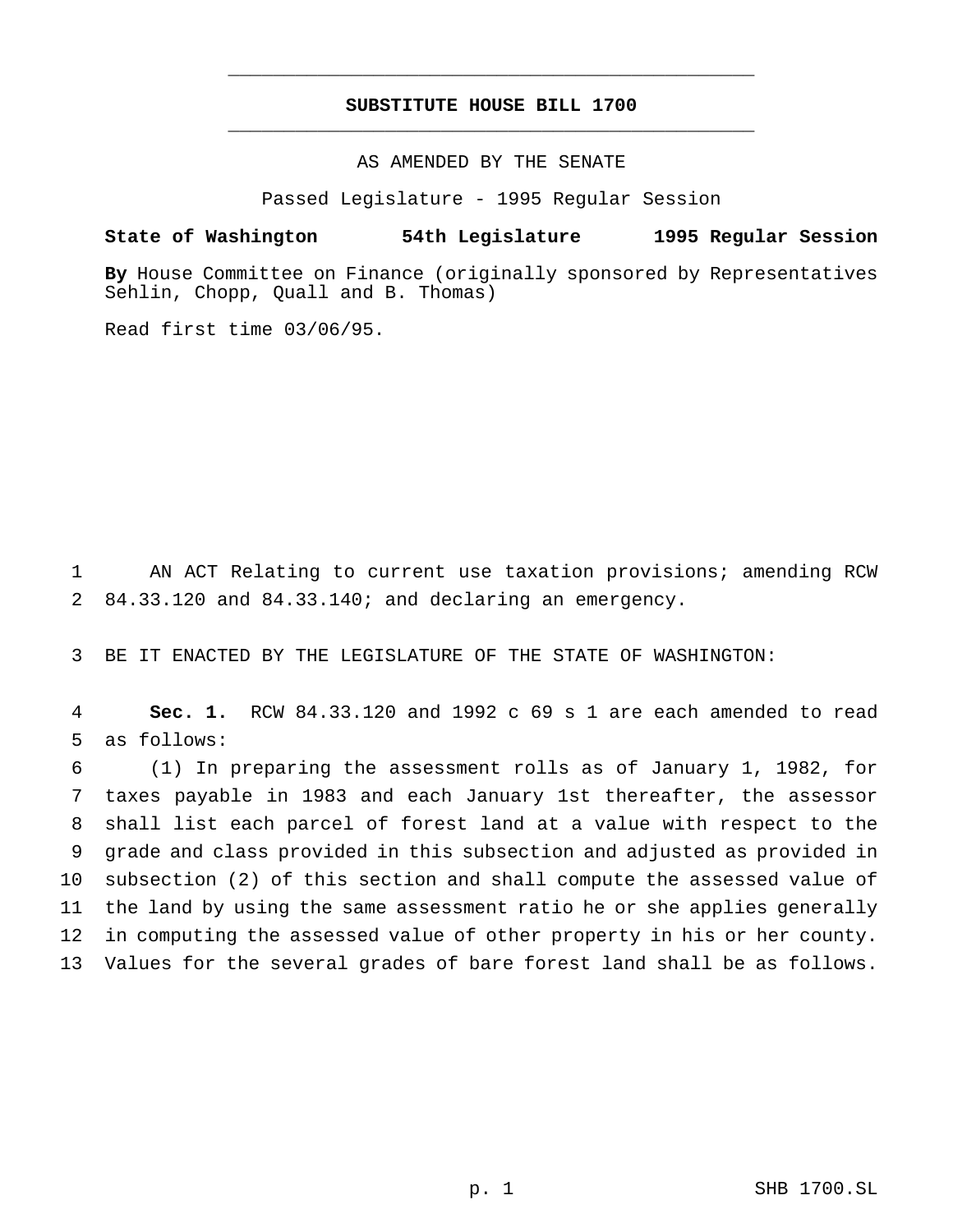| $\mathbf 1$    | ${\rm LAND}$           | OPERABILITY      | VALUES   |
|----------------|------------------------|------------------|----------|
| $\sqrt{2}$     | $\operatorname{GRADE}$ | $\texttt{CLASS}$ | PER ACRE |
| $\mathsf{3}$   |                        |                  |          |
| $\overline{4}$ |                        | $\mathbf 1$      | \$141    |
| 5              | $\mathbf 1$            | $\sqrt{2}$       | 136      |
| $\sqrt{6}$     |                        | $\mathbf{3}$     | 131      |
| $\sqrt{ }$     |                        | $\overline{4}$   | 95       |
| $\,8\,$        |                        |                  |          |
| $\mathsf 9$    |                        | $\mathbf 1$      | 118      |
| $10\,$         | $\sqrt{2}$             | $\sqrt{2}$       | 114      |
| 11             |                        | $\mathfrak{Z}$   | 110      |
| $12\,$         |                        | $\sqrt{4}$       | 80       |
| 13             |                        |                  |          |
| $14\,$         |                        | $\mathbf 1$      | 93       |
| 15             | $\mathfrak{Z}$         | $\sqrt{2}$       | 90       |
| 16             |                        | $\mathfrak{Z}$   | 87       |
| $17\,$         |                        | $\overline{4}$   | 66       |
| $18\,$         |                        |                  |          |
| 19             |                        | $\mathbf 1$      | 70       |
| $20$           | $\overline{4}$         | $\sqrt{2}$       | 68       |
| $21\,$         |                        | $\mathfrak{Z}$   | 66       |
| $2\sqrt{2}$    |                        | $\overline{4}$   | 52       |
| 23             |                        |                  |          |
| 24             |                        | $\mathbf 1$      | 51       |
| 25             | 5                      | $\sqrt{2}$       | $4\,8$   |
| $26\,$         |                        | $\mathsf{3}$     | $46\,$   |
| 27             |                        | $\overline{4}$   | 31       |
| $2\,8$         |                        |                  |          |
| 29             |                        | $\mathbf 1$      | $26\,$   |
| 30             | $\epsilon$             | $\sqrt{2}$       | 25       |
| 31             |                        | $\mathsf{3}$     | $25\,$   |
| 32             |                        | $\,4$            | 23       |
| 33             |                        |                  |          |
| 34             |                        | $\mathbf 1$      | $12\,$   |
| 35             | $\sqrt{ }$             | $\sqrt{2}$       | $12\,$   |
| 36             |                        | $\mathbf{3}$     | $11\,$   |
| 37             |                        | $\,4$            | $11\,$   |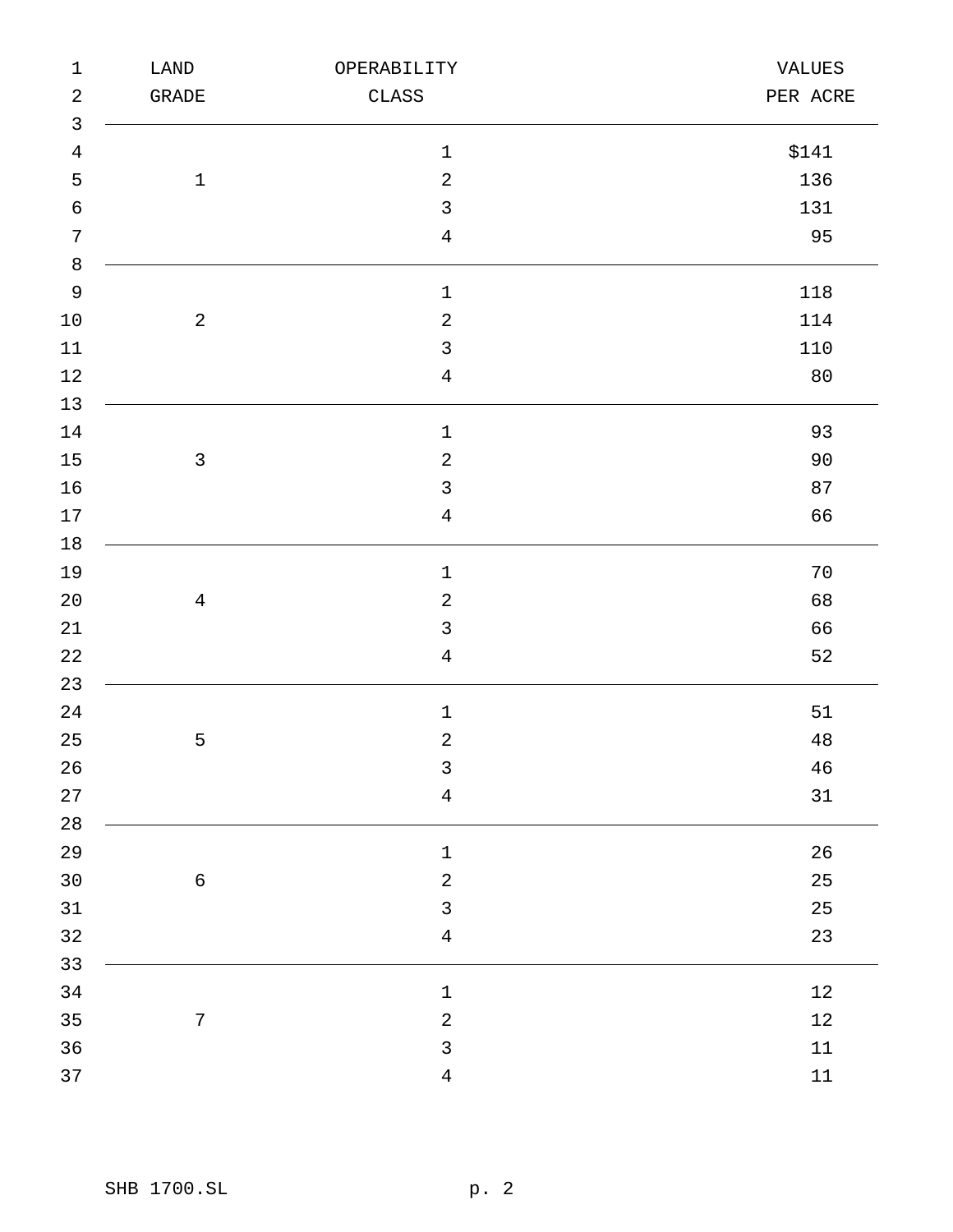(2) On or before December 31, 1981, the department shall adjust, by rule under chapter 34.05 RCW, the forest land values contained in subsection (1) of this section in accordance with this subsection, and shall certify these adjusted values to the county assessor for his or her use in preparing the assessment rolls as of January 1, 1982. For the adjustment to be made on or before December 31, 1981, for use in the 1982 assessment year, the department shall:

 (a) Divide the aggregate value of all timber harvested within the state between July 1, 1976, and June 30, 1981, by the aggregate harvest volume for the same period, as determined from the harvester excise tax returns filed with the department under RCW 82.04.291 and 84.33.071; and

 (b) Divide the aggregate value of all timber harvested within the state between July 1, 1975, and June 30, 1980, by the aggregate harvest volume for the same period, as determined from the harvester excise tax returns filed with the department under RCW 82.04.291 and 84.33.071; and

 (c) Adjust the forest land values contained in subsection (1) of this section by a percentage equal to one-half of the percentage change in the average values of harvested timber reflected by comparing the resultant values calculated under (a) and (b) of this subsection.

 For the adjustments to be made on or before December 31, 1982, and each succeeding year thereafter, the same procedure shall be followed as described in this subsection utilizing harvester excise tax returns filed under RCW 82.04.291 and this chapter except that this adjustment shall be made to the prior year's adjusted value, and the five-year periods for calculating average harvested timber values shall be successively one year more recent.

 (3) In preparing the assessment roll for 1972 and each year thereafter, the assessor shall enter as the true and fair value of each parcel of forest land the appropriate grade value certified to him or her by the department of revenue, and he or she shall compute the assessed value of such land by using the same assessment ratio he or she applies generally in computing the assessed value of other property in his or her county. In preparing the assessment roll for 1975 and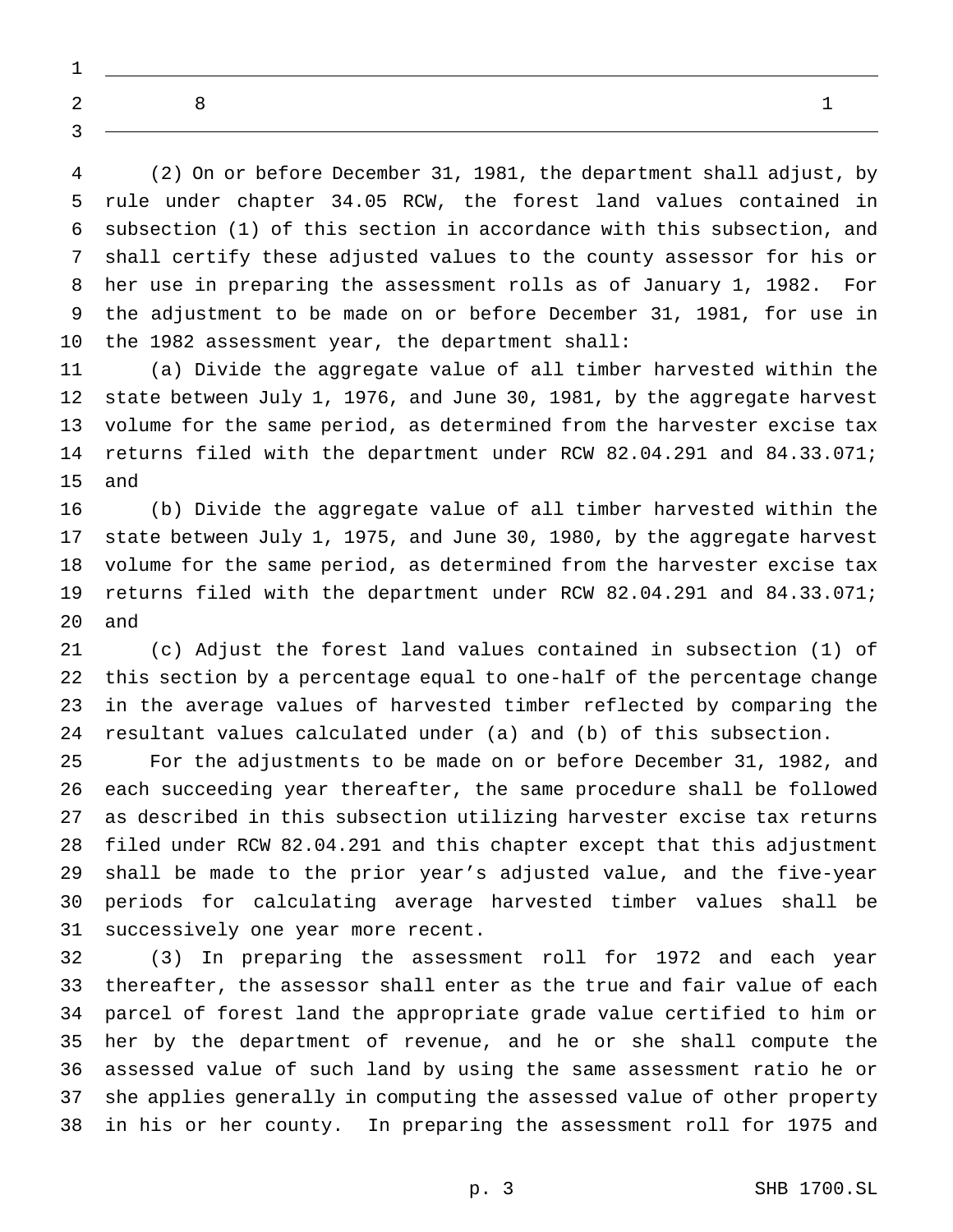each year thereafter, the assessor shall assess and value as classified forest land all forest land that is not then designated pursuant to RCW 84.33.120(4) or 84.33.130 and shall make a notation of such classification upon the assessment and tax rolls. On or before January 15 of the first year in which such notation is made, the assessor shall mail notice by certified mail to the owner that such land has been classified as forest land and is subject to the compensating tax imposed by this section. If the owner desires not to have such land assessed and valued as classified forest land, he or she shall give the assessor written notice thereof on or before March 31 of such year and the assessor shall remove from the assessment and tax rolls the classification notation entered pursuant to this subsection, and shall thereafter assess and value such land in the manner provided by law other than this chapter 84.33 RCW.

 (4) In any year commencing with 1972, an owner of land which is assessed and valued by the assessor other than pursuant to the procedures set forth in RCW 84.33.110 and this section, and which has, in the immediately preceding year, been assessed and valued by the assessor as forest land, may appeal to the county board of equalization by filing an application with the board in the manner prescribed in subsection (2) of RCW 84.33.130. The county board shall afford the applicant an opportunity to be heard if the application so requests and shall act upon the application in the manner prescribed in subsection (3) of RCW 84.33.130.

 (5) Land that has been assessed and valued as classified forest land as of any year commencing with 1975 assessment year or earlier shall continue to be so assessed and valued until removal of classification by the assessor only upon the occurrence of one of the following events:

 (a) Receipt of notice from the owner to remove such land from classification as forest land;

 (b) Sale or transfer to an ownership making such land exempt from ad valorem taxation;

 (c) Determination by the assessor, after giving the owner written notice and an opportunity to be heard, that, because of actions taken by the owner, such land is no longer primarily devoted to and used for 37 growing and harvesting timber. However, land shall not be removed from classification if a governmental agency, organization, or other recipient identified in subsection (9) of this section as exempt from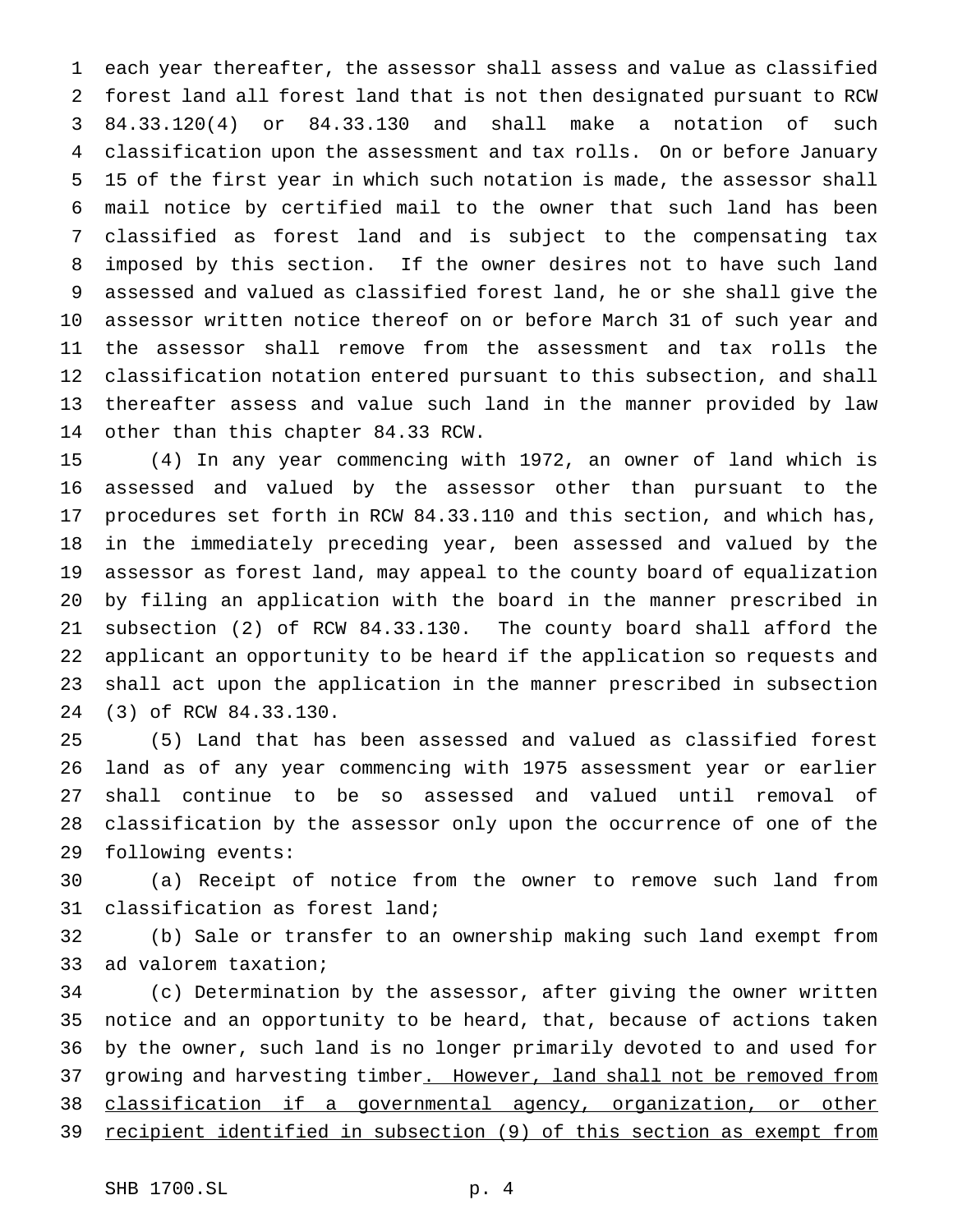1 the payment of compensating tax has manifested its intent in writing or by other official action to acquire a property interest in classified 3 forest land by means of a transaction that qualifies for an exemption under subsection (9) of this section. The governmental agency, organization, or recipient shall annually provide the assessor of the county in which the land is located reasonable evidence in writing of the intent to acquire the classified land as long as the intent 8 continues or within sixty days of a request by the assessor. The assessor may not request this evidence more than once in a calendar 10 year;

 (d) Determination that a higher and better use exists for such land than growing and harvesting timber after giving the owner written 13 notice and an opportunity to be heard;

 (e) Sale or transfer of all or a portion of such land to a new owner, unless the new owner has signed a notice of forest land 16 classification continuance( $(\{+, \})_L$  except transfer to an owner who is an heir or devisee of a deceased owner, shall not, by itself, result in removal of classification. The signed notice of continuance shall be attached to the real estate excise tax affidavit provided for in RCW  $((82.45.120, as now or hereafter amended)) 82.45.150. The notice of$  continuance shall be on a form prepared by the department of revenue. If the notice of continuance is not signed by the new owner and attached to the real estate excise tax affidavit, all compensating taxes calculated pursuant to subsection (7) of this section shall become due and payable by the seller or transferor at time of sale. The county auditor shall not accept an instrument of conveyance of classified forest land for filing or recording unless the new owner has signed the notice of continuance or the compensating tax has been paid. The seller, transferor, or new owner may appeal the new assessed valuation calculated under subsection (7) of this section to the county board of equalization. Jurisdiction is hereby conferred on the county board of equalization to hear these appeals.

 The assessor shall remove classification pursuant to 34 ((subsections)) (c) or (d) ((above)) of this subsection prior to September 30 of the year prior to the assessment year for which termination of classification is to be effective. Removal of 37 classification as forest land upon occurrence of ((subsection)) (a), 38 (b), (d), or (e) ((above)) of this subsection shall apply only to the 39 land affected, and upon occurrence of ((subsection)) (c) of this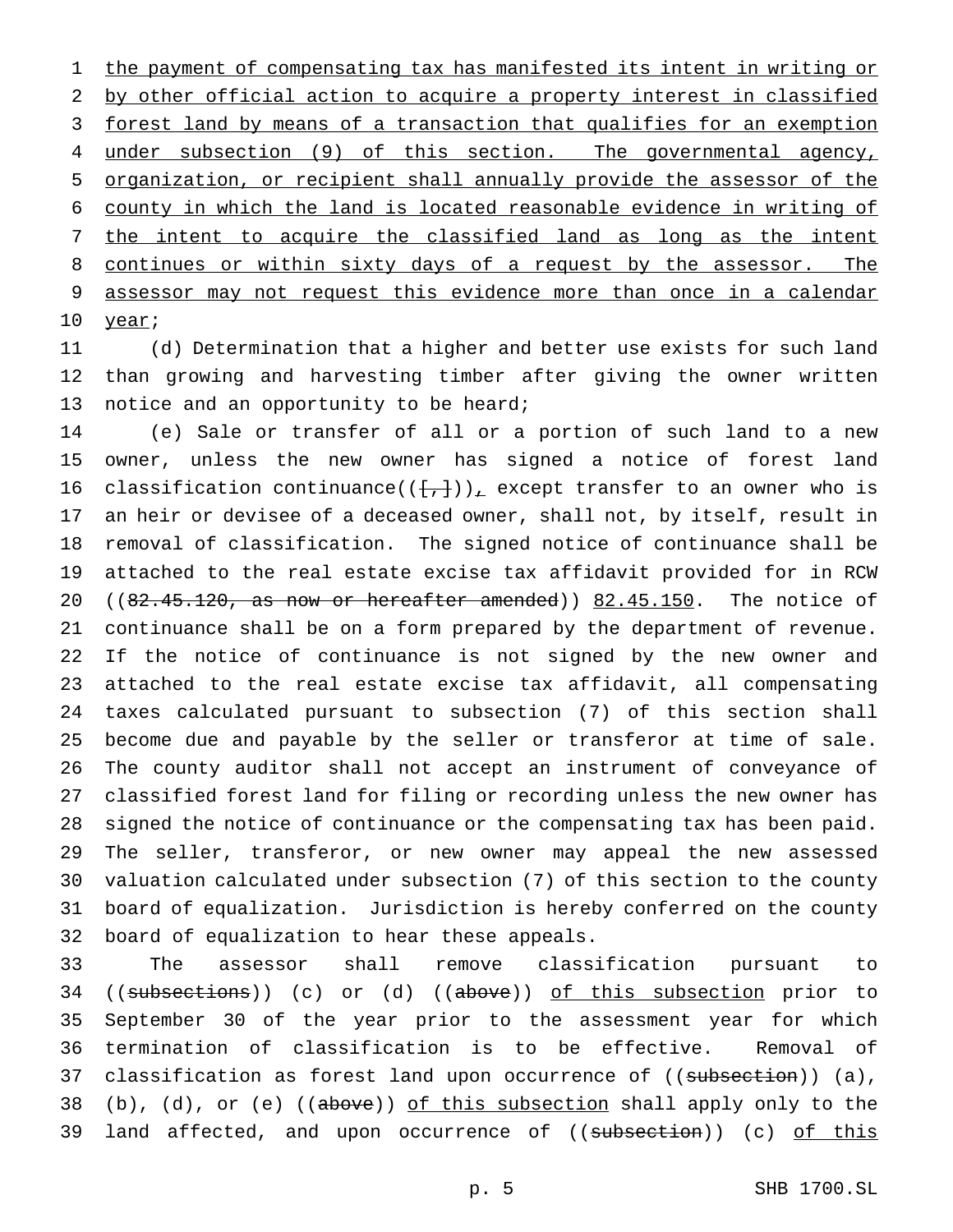1 subsection shall apply only to the actual area of land no longer primarily devoted to and used for growing and harvesting timber: PROVIDED, That any remaining classified forest land meets necessary definitions of forest land pursuant to RCW 84.33.100 as now or hereafter amended.

 (6) Within thirty days after such removal of classification as forest land, the assessor shall notify the owner in writing setting forth the reasons for such removal. The owner of such land shall thereupon have the right to apply for designation of such land as forest land pursuant to subsection (4) of this section or RCW 84.33.130. The seller, transferor, or owner may appeal such removal to the county board of equalization.

 (7) Unless the owner successfully applies for designation of such land or unless the removal is reversed on appeal, notation of removal from classification shall immediately be made upon the assessment and tax rolls, and commencing on January 1 of the year following the year in which the assessor made such notation, such land shall be assessed on the same basis as real property is assessed generally in that county. Except as provided in subsections (5)(e) and (9) of this section and unless the assessor shall not have mailed notice of classification pursuant to subsection (3) of this section, a compensating tax shall be imposed which shall be due and payable to the county treasurer thirty days after the owner is notified of the amount of the compensating tax. As soon as possible, the assessor shall compute the amount of such compensating tax and mail notice to the owner of the amount thereof and the date on which payment is due. The 27 amount of such compensating tax shall be equal to( $(\div -\langle a\rangle)$ ) the difference, if any, between the amount of tax last levied on such land as forest land and an amount equal to the new assessed valuation of such land multiplied by the dollar rate of the last levy extended 31 against such land, multiplied by  $((+b))$  a number, in no event greater than ten, equal to the number of years, commencing with assessment year 1975, for which such land was assessed and valued as forest land.

 (8) Compensating tax, together with applicable interest thereon, shall become a lien on such land which shall attach at the time such land is removed from classification as forest land and shall have priority to and shall be fully paid and satisfied before any recognizance, mortgage, judgment, debt, obligation or responsibility to or with which such land may become charged or liable. Such lien may be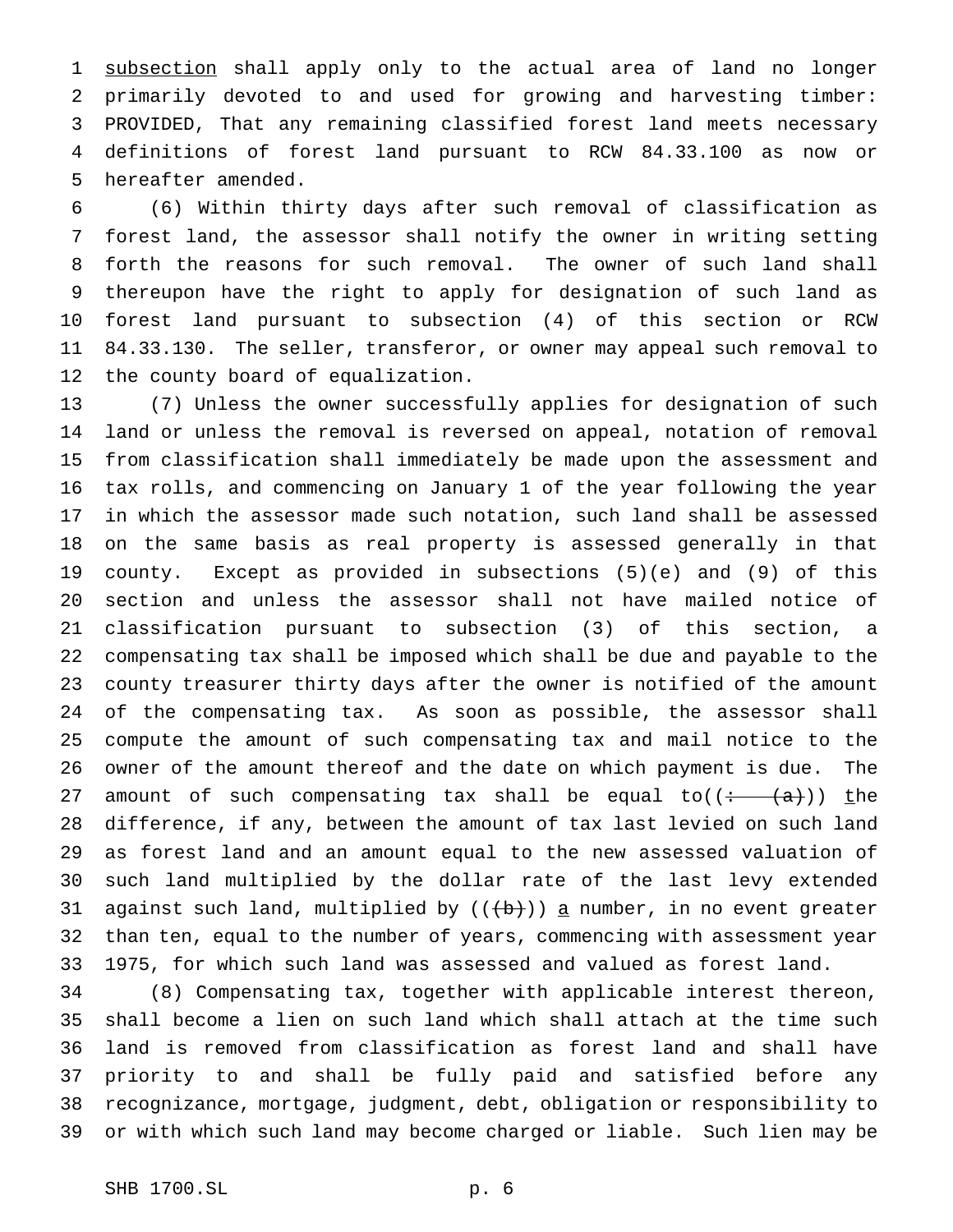foreclosed upon expiration of the same period after delinquency and in the same manner provided by law for foreclosure of liens for delinquent real property taxes as provided in RCW 84.64.050. Any compensating tax unpaid on its due date shall thereupon become delinquent. From the date of delinquency until paid, interest shall be charged at the same rate applied by law to delinquent ad valorem property taxes.

 (9) The compensating tax specified in subsection (7) of this section shall not be imposed if the removal of classification as forest land pursuant to subsection (5) of this section resulted solely from: (a) Transfer to a government entity in exchange for other forest

land located within the state of Washington;

 (b) A taking through the exercise of the power of eminent domain, or sale or transfer to an entity having the power of eminent domain in 14 anticipation of the exercise of such power;

15 (c) A donation of fee title, development rights, or the right to harvest timber, to a government agency or organization qualified under RCW 84.34.210 and 64.04.130 for the purposes enumerated in those 18 sections, or the sale or transfer of fee title to a governmental entity or a nonprofit nature conservancy corporation, as defined in RCW 64.04.130, exclusively for the protection and conservation of lands recommended for state natural area preserve purposes by the natural heritage council and natural heritage plan as defined in chapter 79.70 RCW: PROVIDED, That at such time as the land is not used for the purposes enumerated, the compensating tax specified in subsection (7) 25 of this section shall be imposed upon the current owner $i$ 

26 (d) The sale or transfer of fee title to the parks and recreation commission for park and recreation purposes.

 (10) With respect to any land that has been designated prior to May 6, 1974, pursuant to RCW 84.33.120(4) or 84.33.130, the assessor may, prior to January 1, 1975, on his or her own motion or pursuant to petition by the owner, change, without imposition of the compensating tax provided under RCW 84.33.140, the status of such designated land to classified forest land.

 **Sec. 2.** RCW 84.33.140 and 1992 c 69 s 2 are each amended to read as follows:

 (1) When land has been designated as forest land pursuant to RCW 84.33.120(4) or 84.33.130, a notation of such designation shall be made each year upon the assessment and tax rolls, a copy of the notice of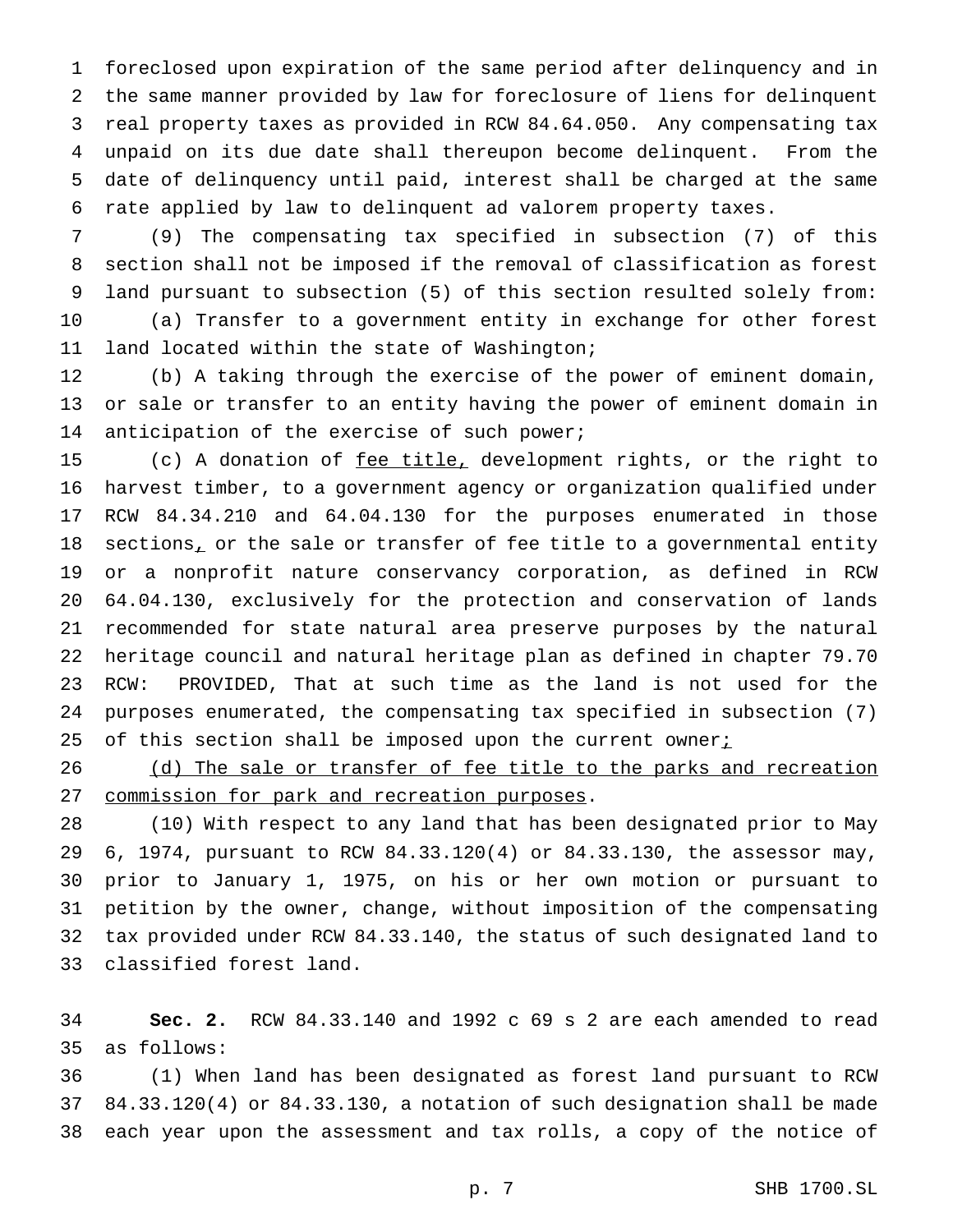approval together with the legal description or assessor's tax lot numbers for such land shall, at the expense of the applicant, be filed by the assessor in the same manner as deeds are recorded, and such land shall be graded and valued pursuant to RCW 84.33.110 and 84.33.120 until removal of such designation by the assessor upon occurrence of any of the following:

(a) Receipt of notice from the owner to remove such designation;

 (b) Sale or transfer to an ownership making such land exempt from ad valorem taxation;

 (c) Sale or transfer of all or a portion of such land to a new owner, unless the new owner has signed a notice of forest land 12 designation continuance( $(\{+, \})_L$  except transfer to an owner who is an heir or devisee of a deceased owner, shall not, by itself, result in removal of classification. The signed notice of continuance shall be attached to the real estate excise tax affidavit provided for in RCW  $((82.45.120, as now or hereafter amended)) 82.45.150. The notice of$  continuance shall be on a form prepared by the department of revenue. If the notice of continuance is not signed by the new owner and attached to the real estate excise tax affidavit, all compensating taxes calculated pursuant to subsection (3) of this section shall become due and payable by the seller or transferor at time of sale. The county auditor shall not accept an instrument of conveyance of designated forest land for filing or recording unless the new owner has signed the notice of continuance or the compensating tax has been paid. The seller, transferor, or new owner may appeal the new assessed valuation calculated under subsection (3) of this section to the county board of equalization. Jurisdiction is hereby conferred on the county 28 board of equalization to hear these appeals;

 (d) Determination by the assessor, after giving the owner written 30 notice and an opportunity to be heard, that:

31 (i) Such land is no longer primarily devoted to and used for 32 growing and harvesting timber( $(\tau)$ ). However, land shall not be removed 33 from designation if a governmental agency, organization, or other recipient identified in subsection (5) of this section as exempt from the payment of compensating tax has manifested its intent in writing or by other official action to acquire a property interest in designated 37 forest land by means of a transaction that qualifies for an exemption under subsection (5) of this section. The governmental agency, organization, or recipient shall annually provide the assessor of the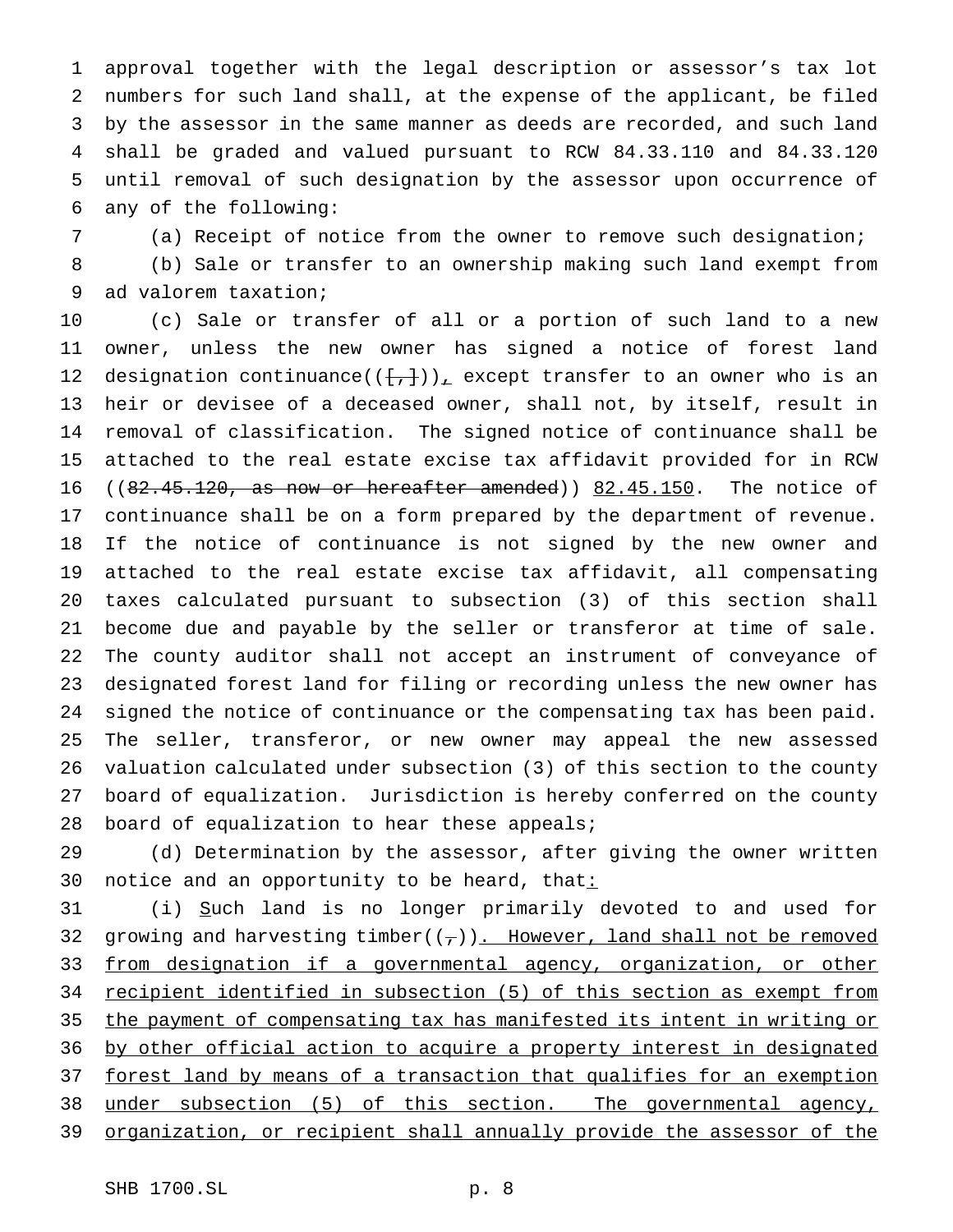county in which the land is located reasonable evidence in writing of the intent to acquire the designated land as long as the intent 3 continues or within sixty days of a request by the assessor. The 4 assessor may not request this evidence more than once in a calendar year;

 (ii) ((such)) The owner has failed to comply with a final administrative or judicial order with respect to a violation of the restocking, forest management, fire protection, insect and disease control and forest debris provisions of Title 76 RCW or any applicable 10 regulations thereunder( $(\tau)$ ) i or

 (iii) Restocking has not occurred to the extent or within the time specified in the application for designation of such land.

13 Removal of designation upon occurrence of any of ((subsections)) (a) 14 through (c) ((above)) of this subsection shall apply only to the land 15 affected, and upon occurrence of ((subsection)) (d) of this subsection shall apply only to the actual area of land no longer primarily devoted to and used for growing and harvesting timber, without regard to other land that may have been included in the same application and approval for designation: PROVIDED, That any remaining designated forest land meets necessary definitions of forest land pursuant to RCW 84.33.100 as now or hereafter amended.

 (2) Within thirty days after such removal of designation of forest land, the assessor shall notify the owner in writing, setting forth the reasons for such removal. The seller, transferor, or owner may appeal such removal to the county board of equalization.

 (3) Unless the removal is reversed on appeal a copy of the notice of removal with notation of the action, if any, upon appeal, together with the legal description or assessor's tax lot numbers for the land removed from designation shall, at the expense of the applicant, be filed by the assessor in the same manner as deeds are recorded, and commencing on January 1 of the year following the year in which the assessor mailed such notice, such land shall be assessed on the same basis as real property is assessed generally in that county. Except as provided in subsection (5) of this section, a compensating tax shall be imposed which shall be due and payable to the county treasurer thirty days after the owner is notified of the amount of the compensating tax. As soon as possible, the assessor shall compute the amount of such compensating tax and mail notice to the owner of the amount thereof and the date on which payment is due. The amount of such compensating tax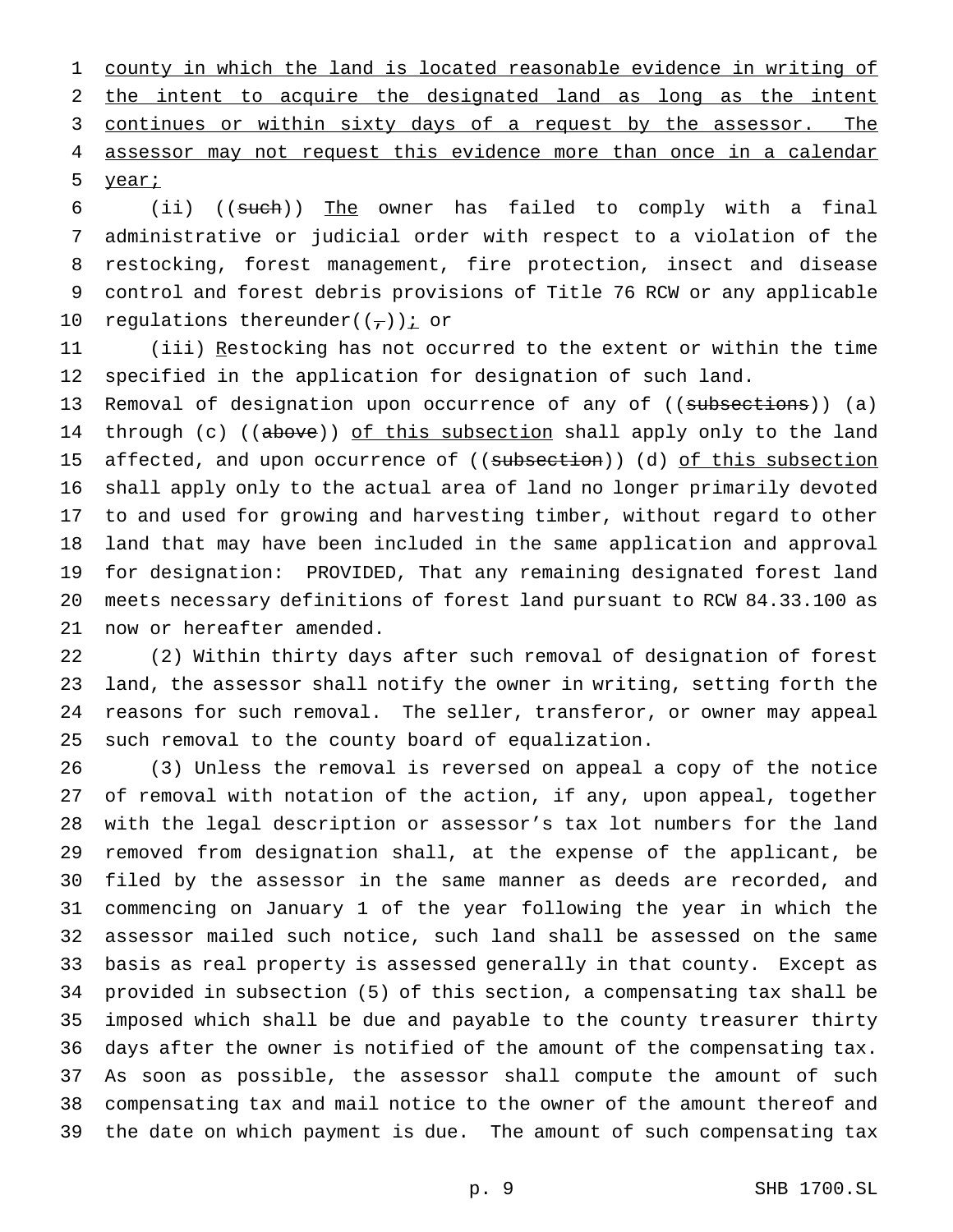1 shall be equal to( $(+ (a))$ ) the difference between the amount of tax last levied on such land as forest land and an amount equal to the new assessed valuation of such land multiplied by the dollar rate of the 4 last levy extended against such land, multiplied by  $((+b))$  a number, in no event greater than ten, equal to the number of years for which such land was designated as forest land.

 (4) Compensating tax, together with applicable interest thereon, shall become a lien on such land which shall attach at the time such land is removed from designation as forest land and shall have priority to and shall be fully paid and satisfied before any recognizance, mortgage, judgment, debt, obligation or responsibility to or with which such land may become charged or liable. Such lien may be foreclosed upon expiration of the same period after delinquency and in the same manner provided by law for foreclosure of liens for delinquent real property taxes as provided in RCW 84.64.050. Any compensating tax unpaid on its due date shall thereupon become delinquent. From the date of delinquency until paid, interest shall be charged at the same rate applied by law to delinquent ad valorem property taxes.

 (5) The compensating tax specified in subsection (3) of this section shall not be imposed if the removal of designation pursuant to subsection (1) of this section resulted solely from:

 (a) Transfer to a government entity in exchange for other forest land located within the state of Washington;

 (b) A taking through the exercise of the power of eminent domain, or sale or transfer to an entity having the power of eminent domain in 26 anticipation of the exercise of such power;

27 (c) A donation of fee title, development rights, or the right to harvest timber, to a government agency or organization qualified under RCW 84.34.210 and 64.04.130 for the purposes enumerated in those  $sections<sub>L</sub>$  or the sale or transfer of fee title to a governmental entity or a nonprofit nature conservancy corporation, as defined in RCW 64.04.130, exclusively for the protection and conservation of lands recommended for state natural area preserve purposes by the natural heritage council and natural heritage plan as defined in chapter 79.70 RCW: PROVIDED, That at such time as the land is not used for the purposes enumerated, the compensating tax specified in subsection (3) 37 of this section shall be imposed upon the current owner $i$ 

 (d) The sale or transfer of fee title to the parks and recreation commission for park and recreation purposes.